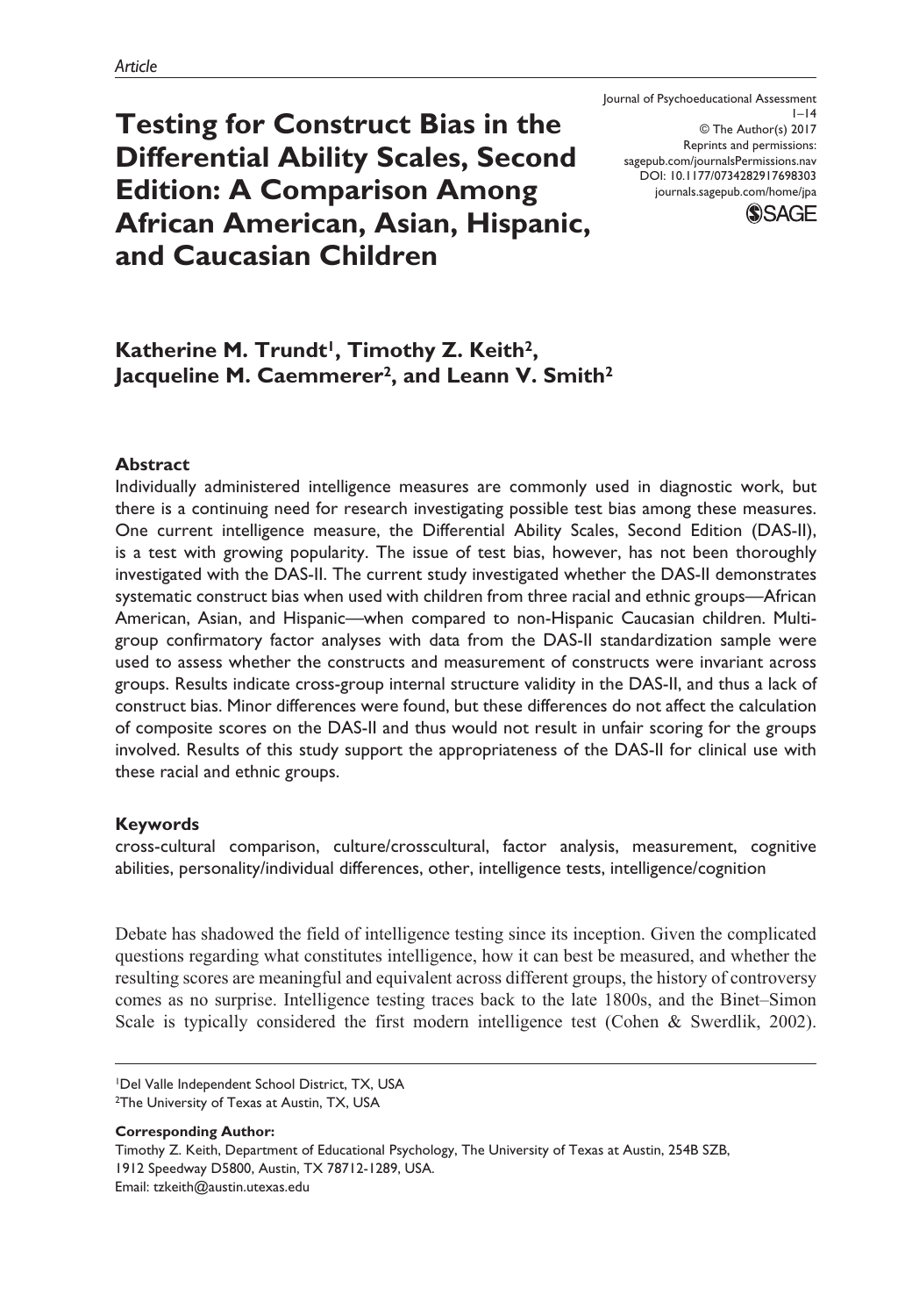Intelligence tests were soon widely distributed in the United States and used for a variety of purposes. Despite warnings regarding the limitations of Binet's test and intelligence testing in general (Binet, Simon, & Kite, 1916), the tests were often administered with little thought about the appropriateness of their use. In particular, early intelligence measures were developed at a time when culture bias and fairness were not yet a part of the zeitgeist; the lack of cultural considerations during the development of the first intelligence tests may account for many of the criticisms pertaining to cultural bias that still exist today.

Critics of early tests and intelligence testing pointed out the possible flaws of the tests when used with students from racial/ethnic minority groups. These included potential language bias when testing those whose primary language is not English, tests being tied to middle class culture, possible differences in the nature of constructs across groups, the lack of inclusion of minority group members in standardization samples, and the likelihood of differential outcomes for groups based on intelligence test scores. These and other criticisms are detailed elsewhere (e.g., Jensen, 1980; Reynolds & Lowe, 2009; Valencia & Suzuki, 2001, Chapter 5). With advances in technology and methodology, the issue of test bias has become conceptualized primarily as that of differential psychometric validity. From this perspective, test bias may be investigated psychometrically as differential test content validity, internal structure validity, and test-criterion validity (in addition to differential reliability). Evidence concerning modern intelligence tests generally supports a lack of cultural bias against American, English-speaking ethnic minority groups on modern cognitive measures (cf. Reynolds & Lowe, 2009; Valencia & Suzuki, 2001).

Valencia and Suzuki (2001) identified investigations into cultural bias for 14 different intelligence measures, most of which have since been revised once or more. Newer versions of many of these well-known intelligence measures have also been subjected to bias analyses, with generally positive results. Evidence suggests, for example, the Wechsler Intelligence Scale for Children– Fifth Edition (Scheiber, 2016b) and the Kaufman Assessment Battery for Children–Second Edition measure the same underlying constructs, equally well, for African American, Hispanic, and Caucasian children (Scheiber, 2016a) in the standardization samples for these two instruments. Analyses of Raven's Advanced Matrices have shown equivalent factor structures for African and non-African engineering students in South Africa (Rushton, Skuy, & Bons, 2004), and there is evidence to support the equivalence of factor structures for African American and Caucasian children for the previous edition of the Woodcock Johnson Cognitive battery (Edwards & Oakland, 2006). The importance of evaluating cognitive measures for cultural bias cannot be emphasized enough. These intelligence tests are among the most popular measures that psychologists administer and are used for very diverse purposes, many of which have life-changing implications.

## **Current Study**

The Differential Ability Scales, Second Edition (DAS-II, Elliott, 2007) is a revision of the original Differential Ability Scales (DAS; Elliott, 1990). The DAS-II is a popular measure for assessing children and adolescents for a number of reasons, including its ease of use, appeal to young children, use of a general score based on high *g*-loading measures, and availability of a nonverbal composite (Dumont, Willis, & Elliott, 2009). Therefore, it is important to evaluate whether the DAS-II is an appropriate measure of cognitive abilities for children from diverse backgrounds. There is internal structure validity evidence in the research literature for DAS-II standardization data scores (Canivez & McGill, 2016; Elliott, 2007; Keith, Low, Reynolds, Patel, & Ridley, 2010; Keith, Reynolds, Roberts, Winter, & Austin, 2011), and the DAS-II technical manual presents evidence supporting a lack of bias for items and the prediction of academic achievement (Elliott, 2007). The original DAS showed invariance in the measurement of constructs across three racial/ethnic groups (African American, Hispanic, Caucasian; Keith, Quirk, Schartzer, & Elliott, 1999). There is also preliminary research exploring the possibility of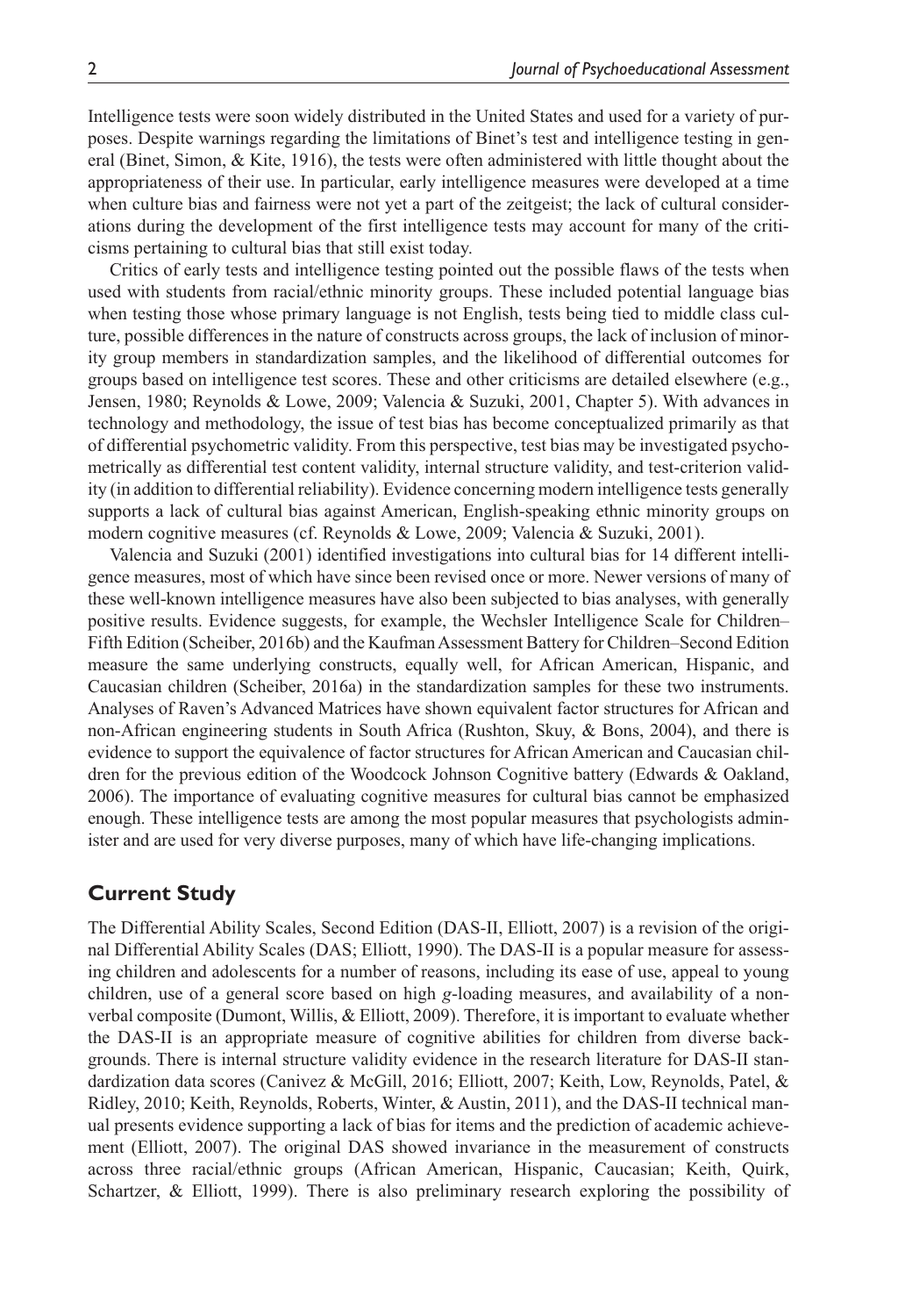construct bias (i.e., determining whether the internal structure validity evidence is consistent across cultural groups): Trundt's (2013) dissertation showed invariance in factor structures for African American, Asian, and Hispanic children compared to two subsamples of Caucasian children from the DAS-II standardization sample.

The current study was designed to investigate whether the DAS-II demonstrates systematic construct bias toward children of any of three racial/ethnic groups: African American, Asian, and Hispanic, as compared to Caucasian children. In particular, we sought to determine (a) whether construct bias is present in the DAS-II toward any of these groups, (b) if so, where this bias exists, and (c) whether the findings would replicate with additional comparison groups. Multigroup confirmatory factor analysis (MG-CFA) using data from the DAS-II standardization sample assessed whether criteria for increasingly strict levels of invariance were met across groups. These analyses were used to determine whether the DAS-II measures the same constructs across groups, and thus test for construct bias across groups. The analyses reported here are similar to those reported by Trundt (2013), although with additional replication subsamples and the addition of another DAS-II subtest.

## **Method**

#### *Instrumentation*

The DAS-II (Elliott, 2007) is an individually administered test of cognitive abilities for children and adolescents ages 2:6 to 17:11. The current investigation focused on children ages 5 through 17 years who were administered a common battery of tests from the DAS-II. A description of each subtest included in the current analysis is provided in Table 1. The DAS-II yields an overall composite score, lower-level diagnostic "cluster" scores, and specific ability measures.

*Reliability and validity evidence for the DAS-II.* Evidence provided in the technical manual suggests adequate to strong evidence of reliability in the standardization data (Elliott, 2007). For the overall sample, average corrected test–retest reliability coefficients of subtest, cluster, and composite scores range from .63 (one subtest, Recognition of Pictures) to .91 (one composite, General Conceptual Ability) over a retest interval of 1 to 9 weeks. Evidence reported in the manual also provides internal and external evidence of score validity. As already noted, independent evaluations have shown that the DAS-II appears to measure its intended structure for ages 4:0 to 17:11 (Keith et al., 2010).

### *Participants*

Participants were selected from the DAS-II standardization sample. The standardization sample was stratified according to age, sex, race/ethnicity, parent education level, and geographic region based on data gathered in 2005 by the U.S. Census Bureau (Current Population Survey). The sample included 2,270 children ages 5:0-17:11 from African American, Asian, Hispanic, and Caucasian racial/ethnic groups. Sample sizes and demographic data for each group are shown in Table 2. Because there were many more Caucasian children in the total sample, Caucasian participants were selected at random from the total sample to form four Caucasian subsamples to be equal (or nearly equal) in size to the largest of the other sample sizes. This strategy allowed four comparisons (one analysis and three replications) for each racial/ethnic group (the data from African American, Asian, and Hispanic subsamples compared to each of the four Caucasian subsamples).

Details regarding countries of origin for racial/ethnic minority children, particularly those of Asian and Hispanic descent, were not available. According to the test manual, all children spoke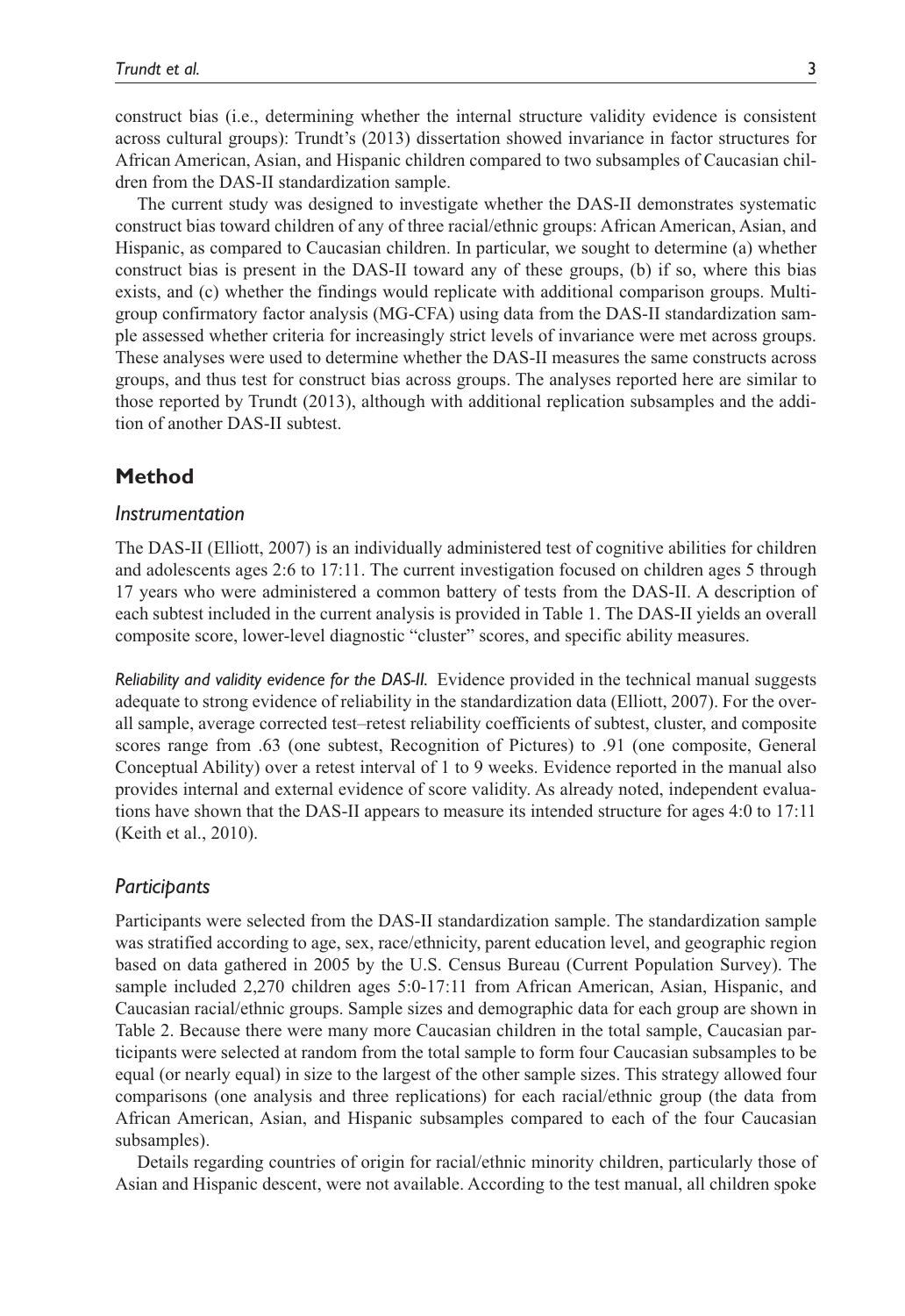| Subtest                                  | Description                                                                                                                            |  |  |  |  |
|------------------------------------------|----------------------------------------------------------------------------------------------------------------------------------------|--|--|--|--|
| <b>Word Definitions</b>                  | Child defines words presented orally by the examiner.                                                                                  |  |  |  |  |
| <b>Verbal Similarities</b>               | Child explains how three named things or concepts go<br>together.                                                                      |  |  |  |  |
| <b>Matrices</b>                          | Child solves visual puzzles by selecting image missing from<br>$a$ 2 $\times$ 2 or 3 $\times$ 3 matrix.                                |  |  |  |  |
| Sequential and Quantitative<br>Reasoning | Child determines which image completes a sequence of<br>pictures, numbers, or geometric figures.                                       |  |  |  |  |
| <b>Pattern Construction</b>              | Child uses wooden blocks, plastic blocks, or flat tiles<br>to recreate constructions made by the examiner or<br>presented in pictures. |  |  |  |  |
| Recall of Designs                        | Child reproduces line drawings from memory after viewing<br>design for 5 s.                                                            |  |  |  |  |
| Recognition of Pictures                  | Child views images for a few seconds before being asked<br>to select images viewed from a set of pictures.                             |  |  |  |  |
| Recall of Objects Immediate              | Child is taught names of 20 pictures immediately before<br>asked to recall as many pictures as possible within a time<br>limit.        |  |  |  |  |
| Recall of Objects Delayed                | Child is asked to recall pictures from Recall of Objects-<br>Immediate after a 10- to 30-min delay (with pictures not<br>reshown)      |  |  |  |  |
| Recall of Digits Forward                 | A standard digit recall forward task.                                                                                                  |  |  |  |  |
| Recall of Digits Backward                | A standard digits-reversed task.                                                                                                       |  |  |  |  |
| Recall of Sequential Order               | Child recalls body parts and other objects presented orally<br>by the examiner, in a different, pre-specified order.                   |  |  |  |  |
| Speed of Information Processing          | Child marks the circle with the most parts in each row as<br>quickly as possible.                                                      |  |  |  |  |
| Rapid Naming                             | Child names colors or images as quickly as possible.                                                                                   |  |  |  |  |

**Table 1.** Description of the DAS-II Subtests.

*Note.* DAS-II = Differential Ability Scales, Second Edition.

English, with bilingual children included only if English was reported to be the child's primary language. In addition, all children were able to communicate verbally at a level consistent with their age.

# *Procedure*

The current study used MG-CFA to investigate whether the DAS-II demonstrates construct bias toward children of any of three racial/ethnic groups—African American, Asian, or Hispanic with Caucasian children as the comparison group. This was accomplished by testing for measurement invariance across groups: evaluating whether the underlying constructs measured by the DAS-II vary based on group membership. Measurement invariance is frequently evaluated using MG-CFA (e.g., see Scheiber, 2016a, 2016b; for the method, see Cheung & Rensvold, 2002; Keith, 2015, Chapter 19).

# *Analysis*

*Descriptive statistics.* Subsamples were selected using IBM SPSS Statistics, Version 23.0 (IBM Corp., 2014). Raw data were analyzed via SPSS Amos, Version 23.0 (Arbuckle, 2014) using MG-CFA. Missing data were minimal, with only eight missing individual subtest standard scores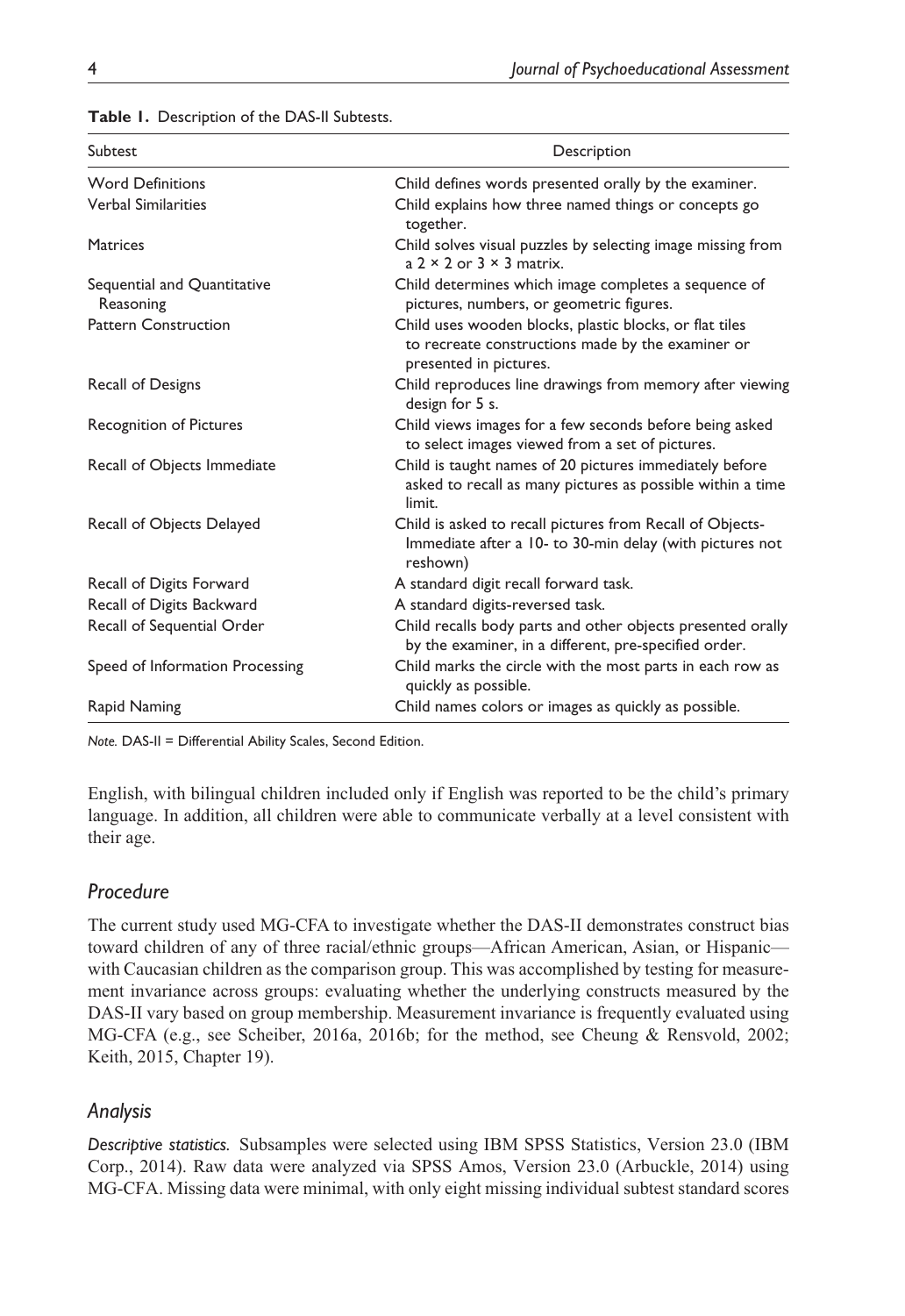| Variable       | African<br>American | Asian |       |       |       | Hispanic Caucasian   Caucasian 2 Caucasian 3 Caucasian 4 |       | Total |
|----------------|---------------------|-------|-------|-------|-------|----------------------------------------------------------|-------|-------|
| n              | 407                 | 98    | 432   | 432   | 432   | 432                                                      | 34 I  | 2,574 |
| Sex            |                     |       |       |       |       |                                                          |       |       |
| Male           | 198                 | 39    | 218   | 222   | 218   | 222                                                      | 172   | 1,289 |
|                | 48.6%               | 39.8% | 50.5% | 51.4% | 50.5% | 51.4%                                                    | 50.4% | 49.9% |
| Female         | 209                 | 59    | 214   | 210   | 214   | 210                                                      | 169   | 1,285 |
|                | 51.4%               | 60.2% | 49.5% | 48.6% | 49.5% | 48.6%                                                    | 49.6% | 50.1% |
| Age            |                     |       |       |       |       |                                                          |       |       |
| $5:0 - 7:11$   | 91                  | 26    | 114   | 0     | 81    | 107                                                      | 74    | 594   |
|                | 22.4%               | 26.5% | 26.4% | 23.4% | 18.8% | 24.8%                                                    | 21.7% | 23.1% |
| $8:0 - 10:11$  | 95                  | 20    | 104   | 109   | 99    | 87                                                       | 77    | 591   |
|                | 23.4%               | 20.4% | 24.1% | 25.2% | 22.9% | 20.1%                                                    | 22.6% | 23.0% |
| $11:0-13:11$   | 95                  | 21    | 98    | 93    | 103   | 93                                                       | 92    | 595   |
|                | 23.3%               | 21.4% | 22.7% | 29.9% | 23.8% | 21.5%                                                    | 27.0% | 23.1% |
| $14:0 - 17:11$ | 126                 | 31    | 116   | 129   | 149   | 145                                                      | 98    | 794   |
|                | 31.0%               | 31.6% | 26.9% | 29.9% | 34.5% | 33.6%                                                    | 28.7% | 30.8% |

**Table 2.** Demographic Characteristics of Study Participants.

in the total sample (out of 14 individual subtest standard scores for 2,270 children). For follow-up analyses examining modification indices through Amos, moment matrices (covariances and means) were analyzed rather than raw data (e.g., Graham & Coffman, 2012).

*Data analysis.* We evaluated whether the DAS-II is biased against any of these racial/ethnic groups by testing for construct bias or measurement invariance across racial/ethnic groups. The model used for these analyses is illustrated in Figure 1, with subtests limited to those administered to all children within this specified age range. Group comparisons were conducted in a pairwise fashion, so as to compare Caucasian subsamples individually with African American, Asian, and Hispanic subsamples. Procedures were replicated with three additional Caucasian comparison subsamples to explore the reliability of initial findings.

Three levels of invariance were tested: configural, metric, and intercept. Each level of invariance was progressively stricter than the previous level, meaning that with each step of invariance testing, additional equality constraints were imposed across groups. If invariance was not present across groups, partial invariance was tested (described further in the results). In this formulation, a lack of invariance suggests that the test measures different constructs across groups, and thus the presence of construct bias.

*Configural invariance*. Analysis at this level assessed whether the constructs have the same configuration, or pattern of factor loadings, across groups. To test for configural invariance, the same factor structure was modeled for both groups but the parameters estimated across models (factor loadings, intercepts, variances, etc.) were free to vary. Means of all latent variables were fixed to zero, while the intercepts for the measured variables were freely estimated for all groups. Measures of overall model fit were considered before moving to the next step of the analyses.

*Metric invariance*. This level of invariance examined whether the relation of the measured variables to the latent variables, or the scale of the latent variables, is the same across groups. Unstandardized factor loadings were constrained to be equal across groups. Comparisons of model fit were made; a significant decline in model fit from the configural model to the metric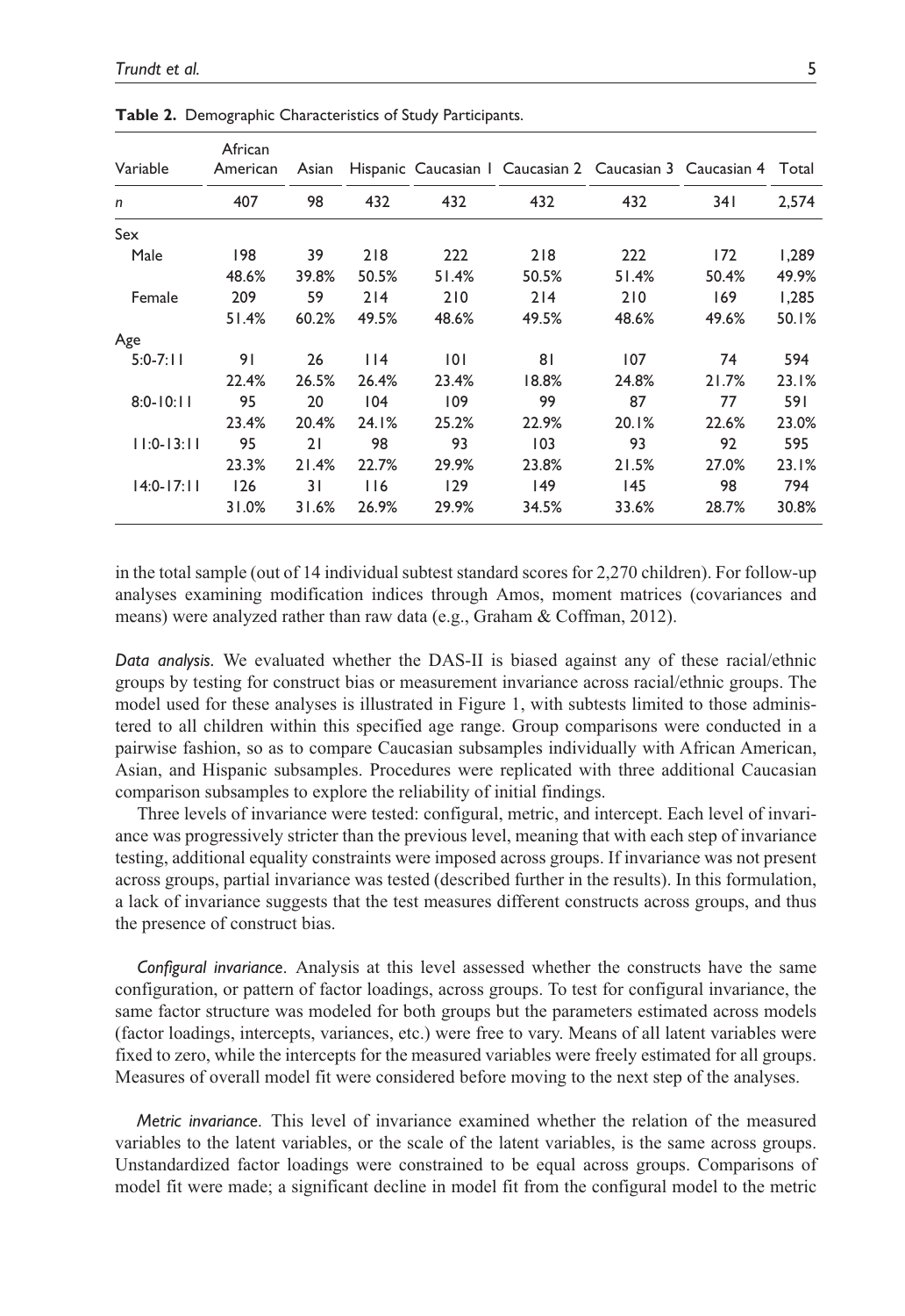

**Figure 1.** First-order factor structure of the DAS-II, ages 5 to 17 years.

*Note*. Roman-text subtests are used to create composite scores designed to measure the constructs (factors) shown; italicized subtests are not used to calculate composite scores. Composite names are shown in parentheses underneath the factor names. There is no composite score corresponding to the Glr factor. Bolded subtests are used in calculation of the General Conceptual Ability score. Error terms for subtests are not shown in order to simplify the figure. DAS-II = Differential Ability Scales, Second Edition.

model suggests a lack of support for metric invariance. As Keith and Reynolds (2012) explained, if factor loadings are the same across groups (metric invariance model supported) then a oneunit increase in a latent variable will result in the same increase in the measured variables across groups.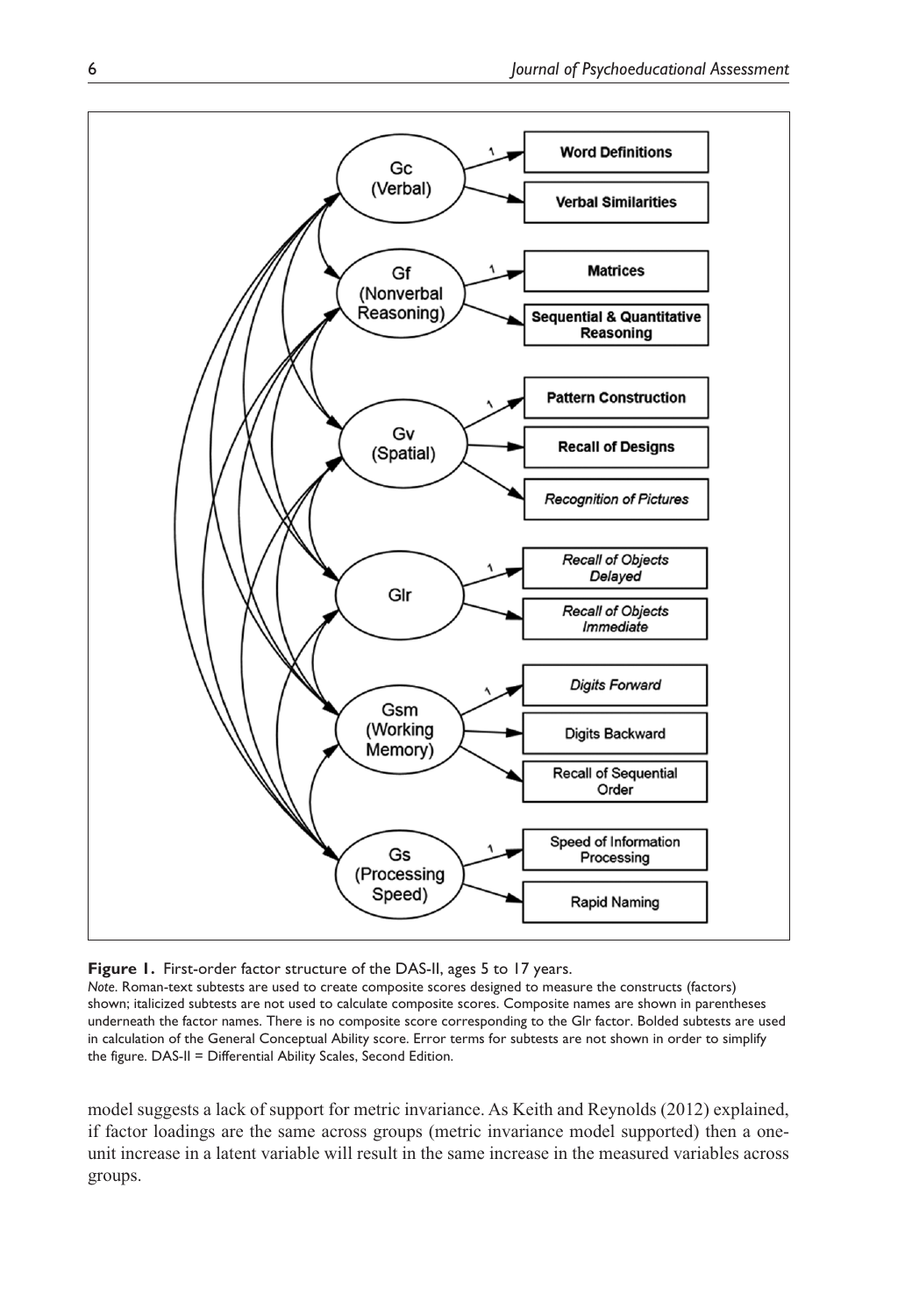*Intercept invariance*. Invariance at this level of analysis suggests that, given equal scores on latent factors, the intercepts of the measured variables are the same across groups. Factor means were allowed to vary across groups (these were set to zero in previous steps), and all corresponding subtest intercepts were constrained to be equal across groups (previously these were estimated freely). Differences in intercepts—and therefore means—on measured variables are indicative of a systematic advantage for one group over another, or different starting levels for one group versus the other on the measured variables (subtests) (Keith & Reynolds, 2012). If this level of invariance is supported, then differences in latent (factor) means should account for any differences across groups in the observed variables' (i.e., subtest) scores. If intercept invariance was not achieved, partial intercept invariance was tested, a process which is equivalent to assessing content bias at the subtest level.

*Model fit*. Model fit was assessed at each level of invariance testing, and additional model fit comparisons were made at the metric and intercept invariance levels. As recommended by methodologists, several fit indices were used to evaluate model fit (Hu & Bentler, 1999). For assessing the fit of single models in the current study, the root mean square error of approximation (RMSEA) and the comparative fit index (CFI) were used (e.g., Boomsma, 2000; McDonald & Ho, 2002). RMSEA values below .05 (Browne & Cudeck, 1993) or .06 (Hu & Bentler, 1999) indicate good fit; CFI values over .95 suggest good fit; and CFI values over .90 represent reasonable fit (Hu & Bentler, 1999).

Model fit comparisons were necessary to determine whether the additional constraints imposed at each level of invariance testing significantly degraded the fit of the model to the data. The degree of invariance between two nested models is often assessed using the Likelihood Ratio Test—the difference in chi-square between two models (Δχ<sup>2</sup>; Cheung & Rensvold, 2002). However, evidence suggests the  $\chi^2$  statistic is highly sensitive to sample size and it may not be practically useful to compare competing models when testing for invariance (e.g., Cheung  $\&$ Rensvold, 2002). Based on simulation research, Cheung and Rensvold (2002) argued that a decrease in CFI (ΔCFI) of greater than −.01 across models suggests a lack of invariance across groups and bias may be present.

# **Results**

Goodness-of-fit indices for the invariance steps for all models are shown in Table 3. The invariance steps will be described in more detail for the first comparison.

#### *Data Analysis*

#### *African American–Caucasian*

*Step 1: Configural invariance*. The patterns of loadings were set to be the same for both groups. Means of all latent variables were fixed to zero, while the intercepts for the measured variables were freely estimated for all groups. Results of the initial configural invariance comparison between the African American and Caucasian 1 (the Caucasian subsample used for the first group comparisons across all groups) groups suggested excellent model fit (see Table 3). In particular, CFI was larger than .95, and RMSEA was below .05. For both groups, factor loadings were generally high and factor correlations reasonable.

*Step 2: Metric invariance (weak factorial invariance)*. To assess for metric invariance, unstandardized factor loadings were constrained to be equal across groups. These additional constraints imposed to assess metric invariance between the African American and Caucasian 1 samples resulted in a ΔCFI of −.004, which is smaller than the −.01 threshold and suggests model fit did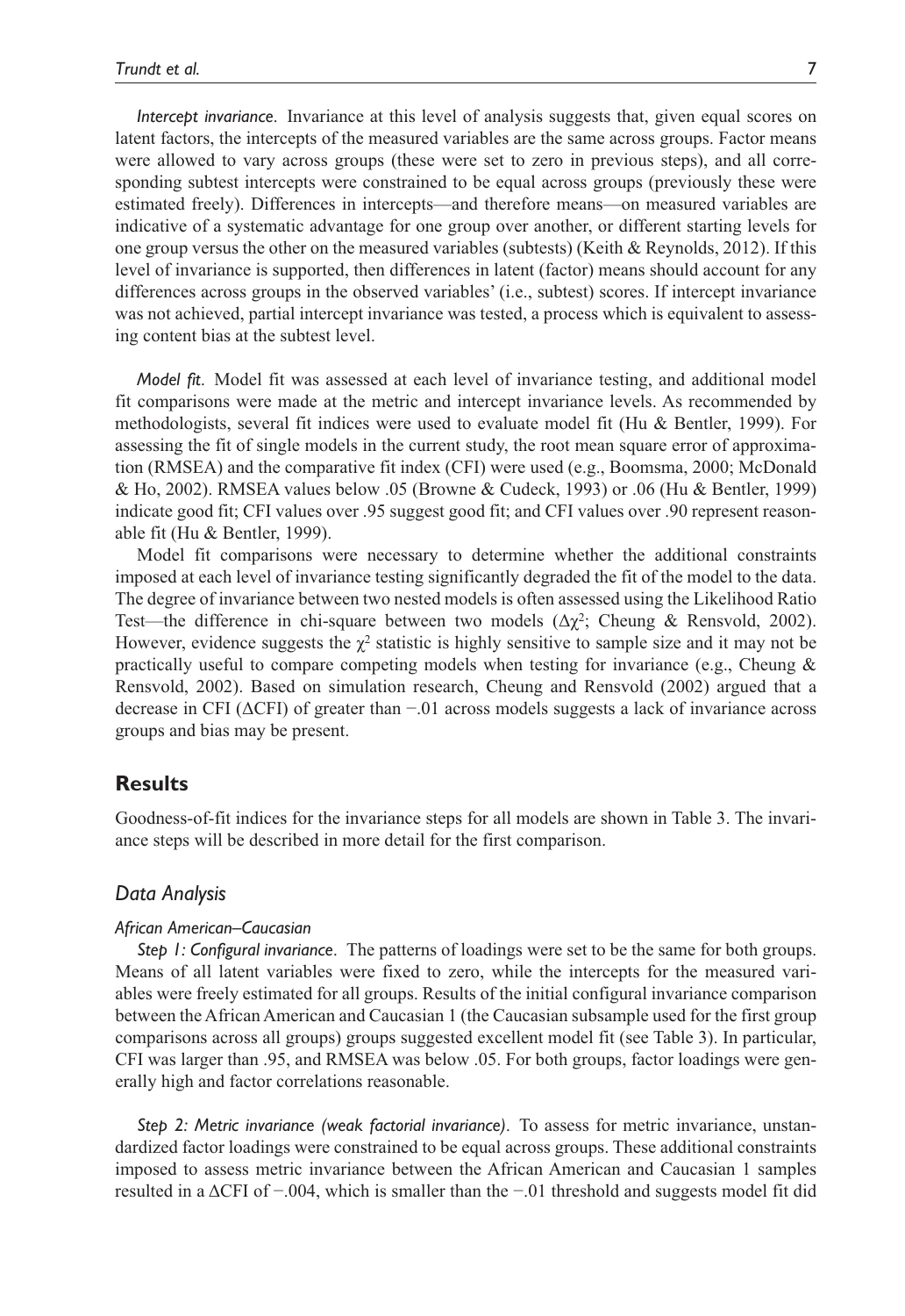| Group        | Invariance step   | $\chi^2$ | df  | <b>CFI</b> | $\Delta$ CFIa            | <b>RMSEA</b> b |
|--------------|-------------------|----------|-----|------------|--------------------------|----------------|
| African      | Configural        | 242.413  | 124 | .971       |                          | .048           |
| American vs. | Metric            | 263.695  | 132 | .967       | $-.004$                  | .049           |
| Caucasian 1  | Intercept         | 313.761  | 140 | .957       | $-0104$                  | .055           |
|              | Partial intercept | 295.210  | 139 | .961       | $-.006$                  | .052           |
| African      | Configural        | 234.055  | 124 | .979       |                          | .047           |
| American vs. | Metric            | 268.698  | 132 | .974       | $-.005$                  | .049           |
| Caucasian 2  | Intercept         | 327.250  | 140 | .964       | $-.0097$                 | .057           |
|              | Partial intercept | 300.213  | 139 | .969       | $-.005$                  | .052           |
| African      | Configural        | 226.694  | 124 | .978       |                          | .044           |
| American vs. | Metric            | 252.533  | 132 | .974       | $-.004$                  | .047           |
| Caucasian 3  | Intercept         | 302.922  | 140 | .965       | $-.0094$                 | .052           |
|              | Partial intercept | 284.603  | 139 | .968       | $-.006$                  | .049           |
| African      | Configural        | 217.583  | 124 | .976       | $\overline{\phantom{0}}$ | .045           |
| American vs. | Metric            | 236.006  | 132 | .973       | $-.003$                  | .046           |
| Caucasian 4  | Intercept         | 284.716  | 140 | .963       | $-0104$                  | .053           |
|              | Partial intercept | 265.902  | 139 | .967       | $-.006$                  | .049           |
| Asian vs.    | Configural        | 175.240  | 124 | .978       |                          | .040           |
| Caucasian 1  | Metric            | 193.107  | 132 | .974       | $-.004$                  | .042           |
|              | Intercept         | 220.043  | 140 | .966       | $-.008$                  | .047           |
| Asian vs.    | Configural        | 166.894  | 124 | .988       |                          | .037           |
| Caucasian 2  | Metric            | 178.951  | 132 | .987       | $-.001$                  | .037           |
|              | Intercept         | 204.624  | 140 | .982       | $-.005$                  | .042           |
| Asian vs.    | Configural        | 159.543  | 124 | .988       | $\overline{\phantom{0}}$ | .033           |
| Caucasian 3  | Metric            | 181.565  | 132 | .983       | $-.005$                  | .038           |
|              | Intercept         | 207.467  | 40  | .977       | $-.006$                  | .042           |
| Asian vs.    | Configural        | 150.390  | 124 | .988       |                          | .031           |
| Caucasian 4  | Metric            | 167.139  | 132 | .984       | $-.004$                  | .035           |
|              | Intercept         | 192.087  | 140 | .977       | $-.007$                  | .041           |
| Hispanic vs. | Configural        | 205.449  | 124 | .979       | $\overline{\phantom{0}}$ | .040           |
| Caucasian I  | Metric            | 213.388  | 132 | .979       | .000                     | .038           |
|              | Intercept         | 237.698  | 140 | .975       | $-.004$                  | .040           |
| Hispanic vs. | Configural        | 197.091  | 124 | .986       | $\overline{\phantom{0}}$ | .037           |
| Caucasian 2  | Metric            | 206.744  | 132 | .985       | $-.001$                  | .037           |
|              | Intercept         | 232.370  | 140 | .982       | $-.003$                  | .040           |
| Hispanic vs. | Configural        | 197.091  | 124 | .986       | $\overline{\phantom{0}}$ | .037           |
| Caucasian 3  | Metric            | 206.744  | 132 | .985       | $-.001$                  | .037           |
|              | Intercept         | 232.370  | 140 | .982       | $-.003$                  | .040           |
| Hispanic vs. | Configural        | 180.631  | 124 | .985       |                          | .034           |
| Caucasian 4  | Metric            | 185.780  | 132 | .986       | .001                     | .033           |
|              | Intercept         | 205.261  | 140 | .974       | $-.012$                  | .035           |
|              |                   |          |     |            |                          |                |

**Table 3.** Fit Indices and Comparisons for All Models.

*Note.* CFI = comparative fit index; RMSEA = root mean square error of approximation. a When ΔCFI values are close to −.01 four decimal places are shown.

bRMSEA corrected for two groups.

not significantly degrade, thus providing support for metric invariance between these two groups. In other words, it appears that the scale—or the relations between the factors and the subtests—is the same for both groups.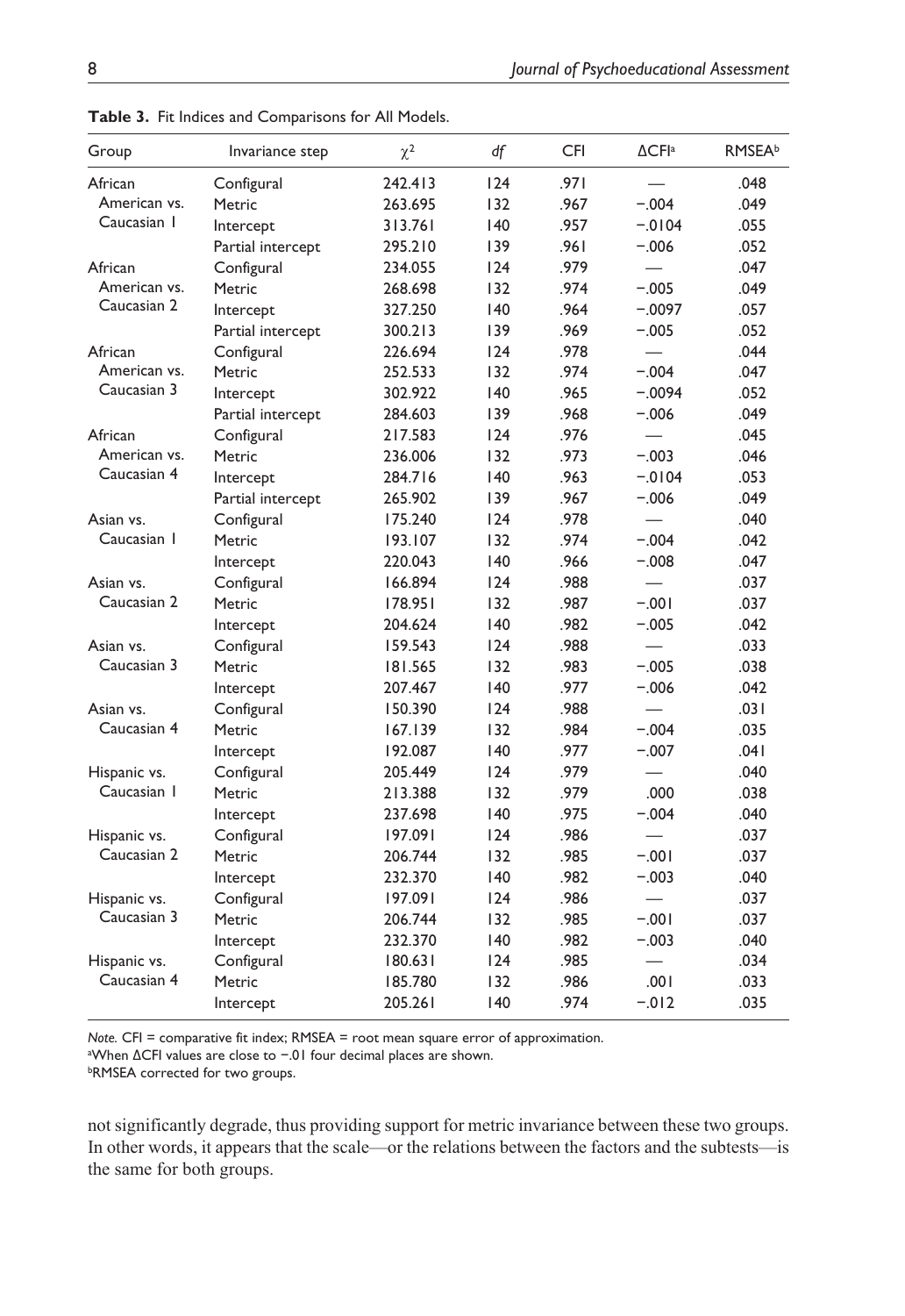*Step 3: Intercept invariance (strong factorial invariance)*. Factor means were allowed to vary across groups, and all corresponding subtest intercepts were constrained to be equal across groups. Subtest intercepts may be considered subtest means with the effects of the latent factor controlled. Although overall model fit was still adequate to good based on CFI and RMSEA (see Table 3), the ΔCFI for this step was larger than the threshold value (−.0104), which suggests a lack of intercept invariance across the two groups. Additional analysis showed the primary reason for this misfit was due to the Recall of Digits Forward subtest (Gsm factor). When this intercept was allowed to vary across groups, the ΔCFI value reduced to −.006, thus supporting partial intercept invariance. Partial intercept invariance between the African American and Caucasian 1 samples suggests any differences in latent (factor) means appear to account adequately for all mean differences on subtest scores, *except* for those differences in scores on the Recall of Digits Forward subtest. Comparison of intercepts for the Recall of Digits Forward subtest showed that, within levels of Gsm, African American students scored higher than Caucasian students (by 2.98 points, on average); the subtest scores of African American students are thus higher than expected given their performance on the Gsm/Working Memory factor.

*Replication comparisons: African American–Caucasian*. Table 3 also shows the fit statistics for the three replications, comparing the African American sample with the Caucasian 2, 3, and 4 subsamples ( $n = 432, 432,$  and  $407$ , respectively). As shown in the table, the metric invariance step fit well for all three comparisons, which suggests that the DAS-II measures the same constructs for African American and Caucasian children aged 5 to 17 years. For all three replications, the intercept invariance comparison was close to the −.01 threshold for supporting invariance, and was slightly below the threshold for Comparisons 2 and 3 and slightly above for Comparison 4. Because this value was close to −.01 the source of misfit and partial intercept invariance were investigated for all three replication comparisons. In all subsample comparisons, Recall of Digits Forward was the source of misfit, and partial intercept invariance with this intercept free to vary was supported for all replications. Recall of Digits Forward is not used in any composites for the DAS-II, thus the consequences of the lack of intercept invariance for this subtest are minor and do not influence inferences about individuals' levels of general or specific cognitive abilities.

Intercept invariance (and intercept bias) is important for measures like the DAS-II where subtests scores are used to create composites, which are in turn used to make inferences about individuals' levels of general or specific cognitive abilities. If Recall of Digits Forward were used to create the General Conceptual Ability (a measure of overall intelligence) or the Working Memory composite scores, then those scores would be artificially inflated for one group versus the other. The fact that Recall of Digits Forward is not used in any composites for the DAS-II, however, means that the consequences of the lack of intercept invariance for this test are minor.

*Asian Caucasian.* As shown in Table 3, the configural invariance model fit well for the initial comparison between the Asian (*n* = 98) and Caucasian 1 subsample, and the model fit did not degrade (ΔCFI) for metric invariance or intercept invariance steps. In the configural invariance step, however, the standardized factor loading of the Recall of Objects Immediate subtest on the Glr factor in the Asian sample was larger than 1 (1.11), an impossibility (all other factor loadings, however, were reasonable). This problem is likely related to the relatively small sample for the Asian group. The problem disappeared in the next two invariance steps once factor loadings were constrained to be equal across groups. For this reason, and because supplemental analyses suggested an equally good series of models without this factor, we here report the fit of the models with this factor retained. This pattern was replicated in the subsequent comparisons with the remaining three Caucasian subsamples as well. The findings do suggest, however, that these two tests (Recall of Objects Immediate and Recall of Objects Delayed) may not form a coherent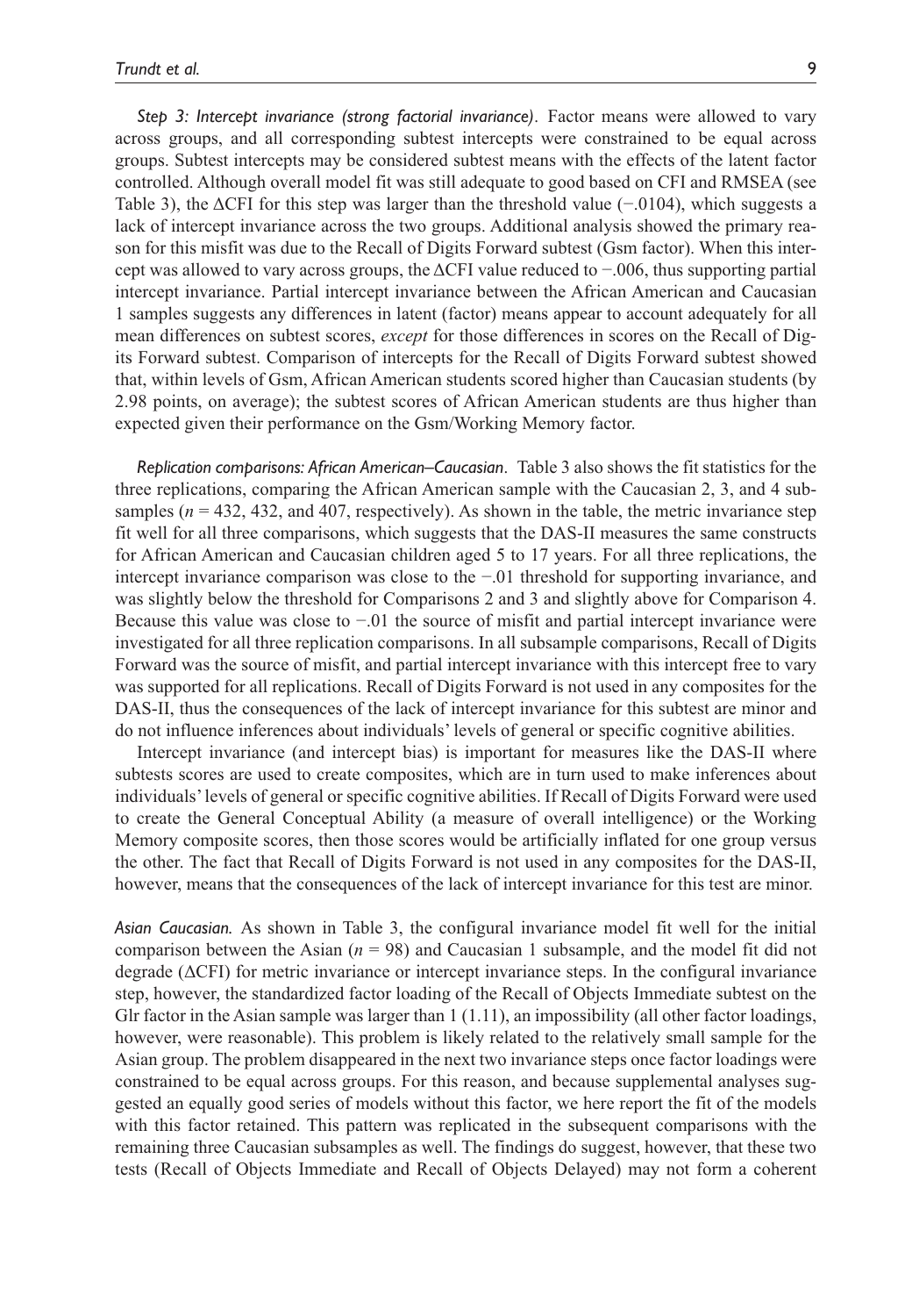factor for this group. Because there is no Glr composite score reported for the DAS-II, however, this finding has few implications for the practical use of the DAS-II with Asian children.

*Hispanic Caucasian.* As shown in Table 3, the configural invariance model fit well for the initial comparison between the Hispanic ( $n = 432$ ) sample and first Caucasian subsample. All factor loadings were moderate to large, and the factor correlations were of reasonable magnitude. Model fit was stable (ΔCFI) for the metric invariance and intercept invariance steps. This pattern was replicated in the subsequent comparisons with the remaining three Caucasian subsamples, suggesting that the DAS-II measures the same factors for Hispanic children as it does for Caucasian children.

## **Discussion**

The DAS-II is an individual intelligence test commonly used to assess the cognitive abilities of children and adolescents. Although there is evidence to support the internal structure validity of the DAS-II (e.g., Keith et al., 2010), and evidence to support differential internal structure validity (and thus a lack of construct bias) across racial/ethnic groups for the earlier version of the test (Keith et al., 1999), evidence concerning construct bias is limited for this latest version of the test (Trundt, 2013). The purpose of the current study was to investigate whether the DAS-II demonstrates systematic construct bias toward African American, Asian, and Hispanic children compared with Caucasian children. The current study was designed to determine (a) whether construct bias is present in the DAS-II toward any of these groups, (b) if so, where this bias exists, and (c) whether the findings would replicate with additional comparison groups. To fulfill this purpose, MG-CFA was used to test for measurement invariance (and construct bias) across groups using data from the DAS-II standardization sample. This methodology incrementally tested whether criteria for increasingly strict levels of invariance were met across groups (e.g., Keith & Reynolds, 2012; Meredith, 1993).

The results of these analyses provide strong support for internal structure validity and a lack of construct bias for Asian and Hispanic children, as compared to Caucasian children. In other words, the underlying attributes and constructs measured by the DAS-II were statistically indistinguishable across these groups, leading to the conclusion that the test measures the same constructs, equally well, for each of these racial/ethnic groups compared to Caucasian children.

Differences in measurement were found for African American, as compared with Caucasian, children, however. In two of the four comparisons, African American children showed differences in intercepts for one test, Recall of Digits Forward, compared with Caucasian children, with this difference favoring African American children. What this means is African American children scored higher on the Recall of Digits Forward subtest than would be expected given their level of Gsm (Working Memory) as compared to Caucasian children. In other words, this subtest may show slightly inflated scores for African American children once Gsm is controlled. As already noted, intercept invariance (and intercept bias) is important for measures like the DAS-II where subtests scores are used to create composites, which are in turn used to make inferences about individuals' levels of general or specific cognitive abilities. If the Recall of Digits Forward test were used in the calculation of composite scores (e.g., General Conceptual Ability or the Working Memory composite score), then these scores would also likely be over-estimates. Recall of Digits Forward is not used in any composite scores, however, and thus the consequences of this difference are minimal. Recall of Digits Backward and Recall of Sequential Order are the two subtests used to create a Working Memory composite score on the DAS-II, and these tests both demonstrated intercept invariance.

This finding of relatively higher performance for African American students on a simple digit recall task is consistent with previous research comparing racial/ethnic groups on cognitive tasks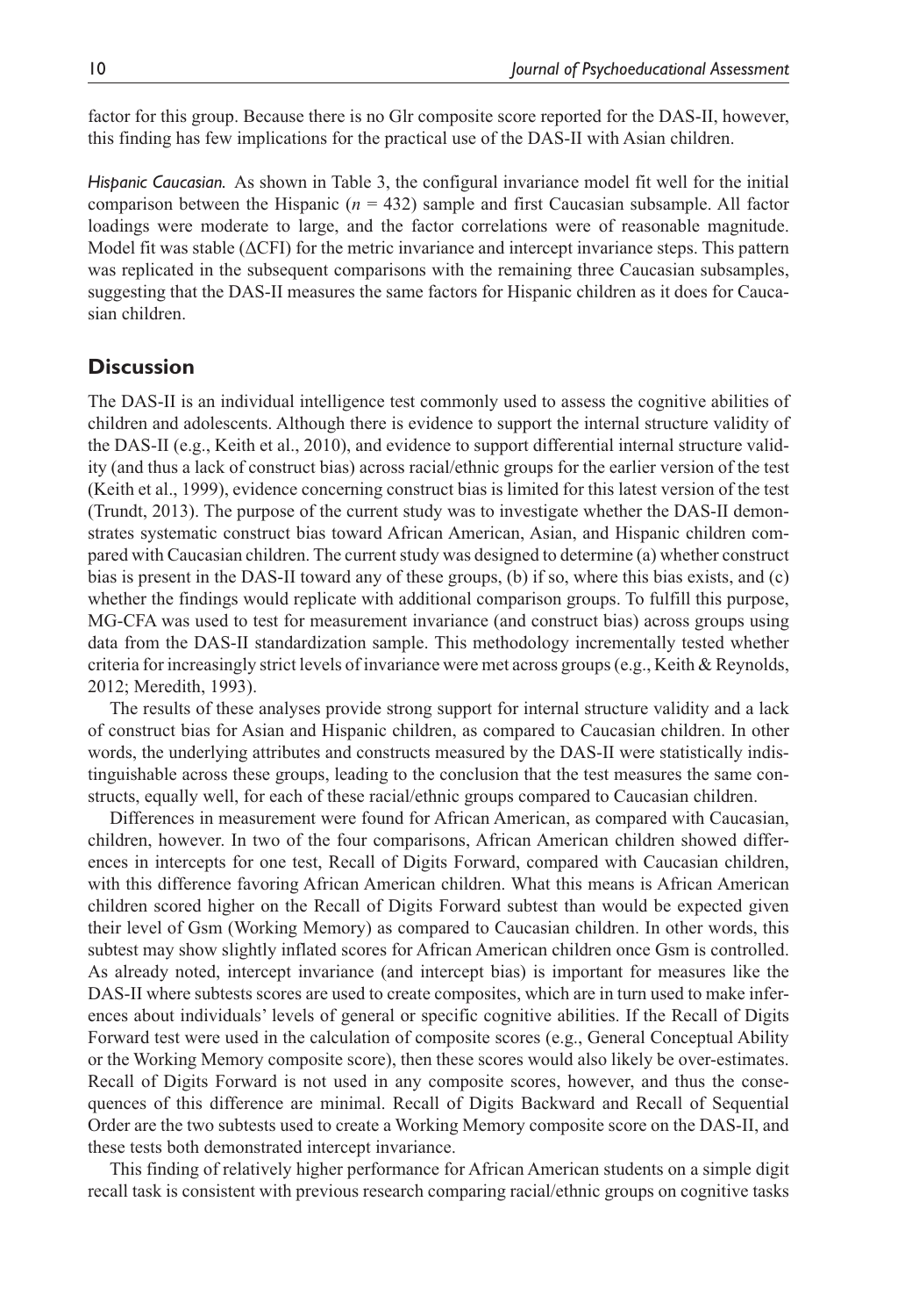(e.g., Jensen, 1973; Jensen & Reynolds, 1982). Jensen hypothesized that such differences may be due to a difference, across groups, in Level 1 (simple memory) versus Level II (more complex reasoning) abilities (Jensen, 1973, 1982), and later, that the degree of racial/ethnic group difference is related to the degree of *g-*loading of a test ("Spearman's hypothesis," Jensen, 1998; Reynolds & Jensen, 1983).

Our Cattell-Horn-Carroll-theory-based speculation is that this anomaly is the result of the three tests that make up the Gsm factor in this research measuring different narrow cognitive abilities. As noted elsewhere, a lack of intercept invariance may result from the existence of an unmodeled minor factor (Keith, 2015, Chapter 19). This possibility seems likely with the DAS-II, with two of the tests on the Gsm factor (Recall of Digits Backward and Recall of Sequential Order) measuring working memory skills and one (Recall of Digits Forward) measuring memory span. This possibility could be evaluated by a cross-battery CFA in which one or more additional measures of memory span are included. Of course this possible explanation is not inconsistent with Spearman's hypothesis; a memory span factor also likely has lower loadings on *g* than does a working memory factor (Jensen, 1998, Chapter 8).

### *Limitations and Future Research*

These results suggest the DAS-II is relatively free of construct bias across the groups in the current study; nevertheless, several limitations need to be considered. First, pertaining to the measure itself, the current study included only those subtests administered to all children in the school-age sample. Further investigation into test bias with the DAS-II should consider the remaining school-age subtests as well as subtests used in the younger age battery to ensure that the evidence for a lack of construct bias also applies to those subtests and age groups. Also, given that there has been investigation into content bias at the item level (Elliott, 2007) and now construct bias (current study and Trundt, 2013), it will be important to examine predictive bias in more depth (beyond the research reported briefly in the DAS-II manual, pp 222-223). In addition, although the ability to assess the reliability of the findings by replicating the initial analyses with three comparison groups is a strength of the current study, the results of this validation process would be strengthened further with additional samples from the racial/ethnic groups studied here, and with samples from additional racial/ethnic groups (e.g., Native American students). Conducting future research that addresses these issues would further bolster evidence for the absence of bias in the DAS-II across groups.

Four broad racial/ethnic groups were included in the current study. Although it is a strength to have an Asian sample in an analysis of test bias (cf. Valencia & Suzuki, 2001, Chapter 5), the sample size for this subsample was still small by CFA standards. If analyzed separately, the Asian sample of 98—although arguably sufficient in power to differentiate a good fit from a poor fit (RMSEA of .05 vs. .10,  $df = 62$ , power = .87)—is still underpowered by conventional standards (see, for example, Keith, 2015, Chapter 21). The first step in these invariance analyses (configural invariance) is equivalent to analyzing each group separately. Power increases, however, as multigroup constraints are added to the models, and thus the results from the metric and intercept invariance steps for Asian children are likely more stable and accurate than those from the configural invariance step. As noted in Keith (2015), problems caused by small samples size are magnified when there are few indicators of latent variables; most latent variables in these DAS-II models included only two indicators. Taken together, these considerations argue for caution in interpreting the results for Asian children, especially concerning the results from the configural invariance step of the analysis. In particular, the finding of the lack of a coherent Glr factor for Asian children in the configural invariance step may, in fact, be the result of there being no such factor for Asian children, or it may be the result of small sample size and only two indicators of the factor. Additional research with a larger Asian sample, and research with other racial/ethnic groups, is still needed.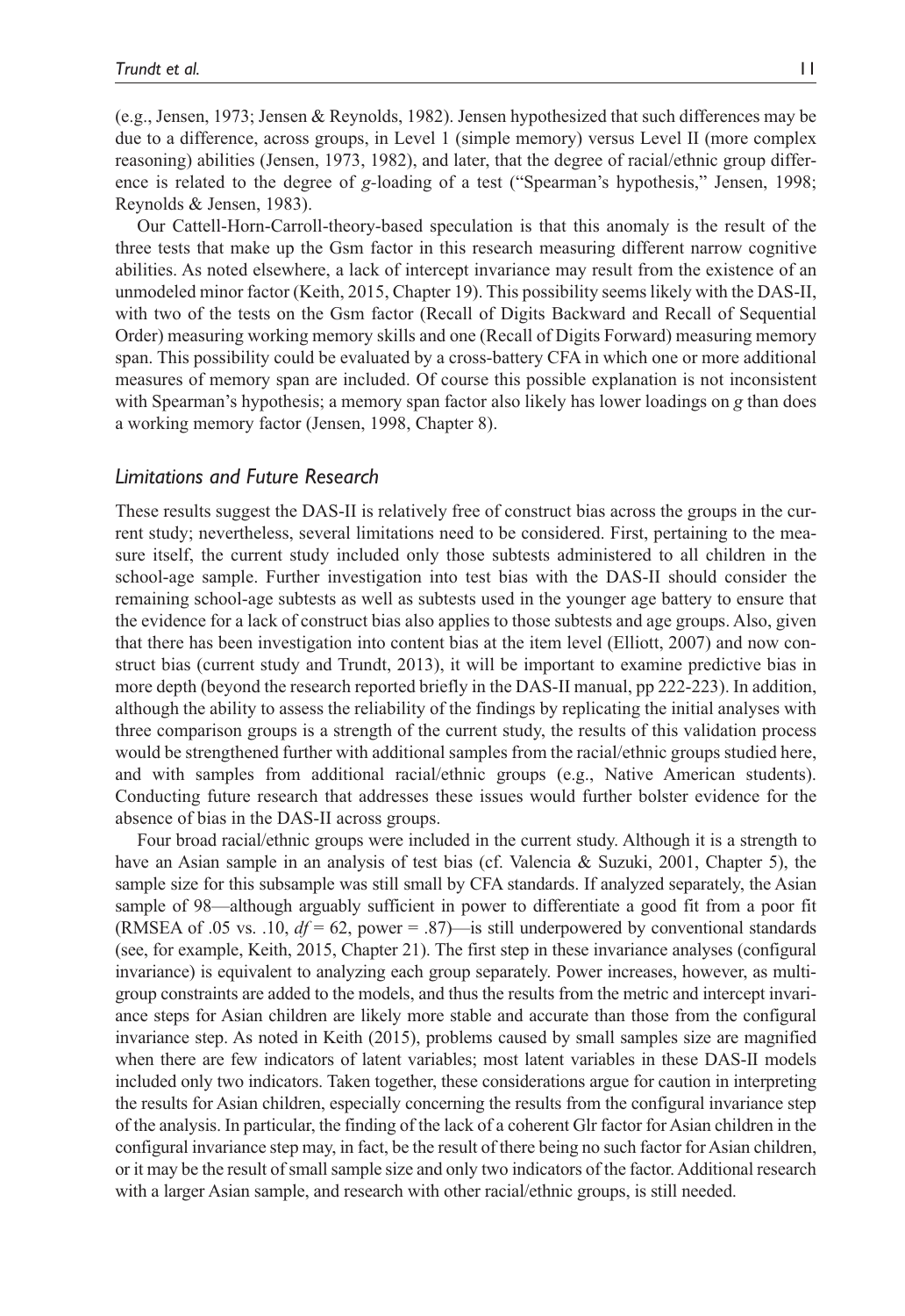## *Strengths and Implications*

This research also had several strengths. One is the large, nationally representative sample and another is the incorporation of replication samples. These two elements strengthen the generalizability of our findings. In addition, the multigroup CFA methodology allowed for a comprehensive evaluation of differential internal structure validity evidence. Finally, the study incorporated the assessment of intercept invariance/bias. Intercept invariance is important because it assesses whether every subtest has the same zero point across groups; a group with a lower intercept would thus obtain a lower average score on the subtest even when the level of underlying latent ability is the same across groups. Intercept invariance, although important, has been less commonly addressed in construct bias research.

Outcomes of this research support the general appropriateness of the DAS-II for clinical use with several racial/ethnic groups. Psychologists and those who administer and interpret scores from this measure can feel confident that the constructs measured by the DAS-II are likely equivalent for students who are African American, Asian, and Hispanic in comparison to their Caucasian peers. These research findings suggest that the DAS-II is not biased toward or against any of these groups. Testing professionals can also feel reasonably confident that results from the DAS-II, when obtained through a standard administration and considered in conjunction with relevant data from other sources, can provide useful information regarding the cognitive performance of a diverse range of children and youth. As with all cognitive measures, however, it is important to recognize that a single number does not capture the full range of a person's abilities, but rather represents an approximation of that person's performance on a specific task in a certain context.

#### **Acknowledgments**

The authors are grateful to Cindy Carlson, Ricard Valencia, Randy Kamphaus, and Stephanie Cawthon for their contributions to that dissertation. The authors are grateful to Pearson Assessments and Colin Elliott for providing these data, and to Danika Maddocks and Stephanie Young for comments on an earlier version of the manuscript.

#### **Authors' Note**

This article is based, in part, on the first author's doctoral dissertation at the University of Texas, Austin. The authors are responsible for any errors and for the opinions expressed in this article.

#### **Declaration of Conflicting Interests**

The author(s) declared no potential conflicts of interest with respect to the research, authorship, and/or publication of this article.

#### **Funding**

The author(s) received no financial support for the research, authorship, and/or publication of this article.

#### **References**

Arbuckle, J. L. (2014). IBM SPSS Amos 23 User's Guide [Computer program]. Crawfordville, FL: Amos Development Corporation.

- Binet, A., Simon, T., & Kite, E. S. (1916). *The development of intelligence in children (The Binet–Simon Scale)*. Baltimore, MD: Williams & Wilkins. doi:10.1037/11069–000
- Boomsma, A. (2000). Reporting analyses of covariance structures. *Structural Equation Modeling*, *7*, 461-483.
- Browne, M., & Cudeck, R. (1993). Alternative ways of assessing model fit. *Sociological Methods and Research*, *21*, 230-258.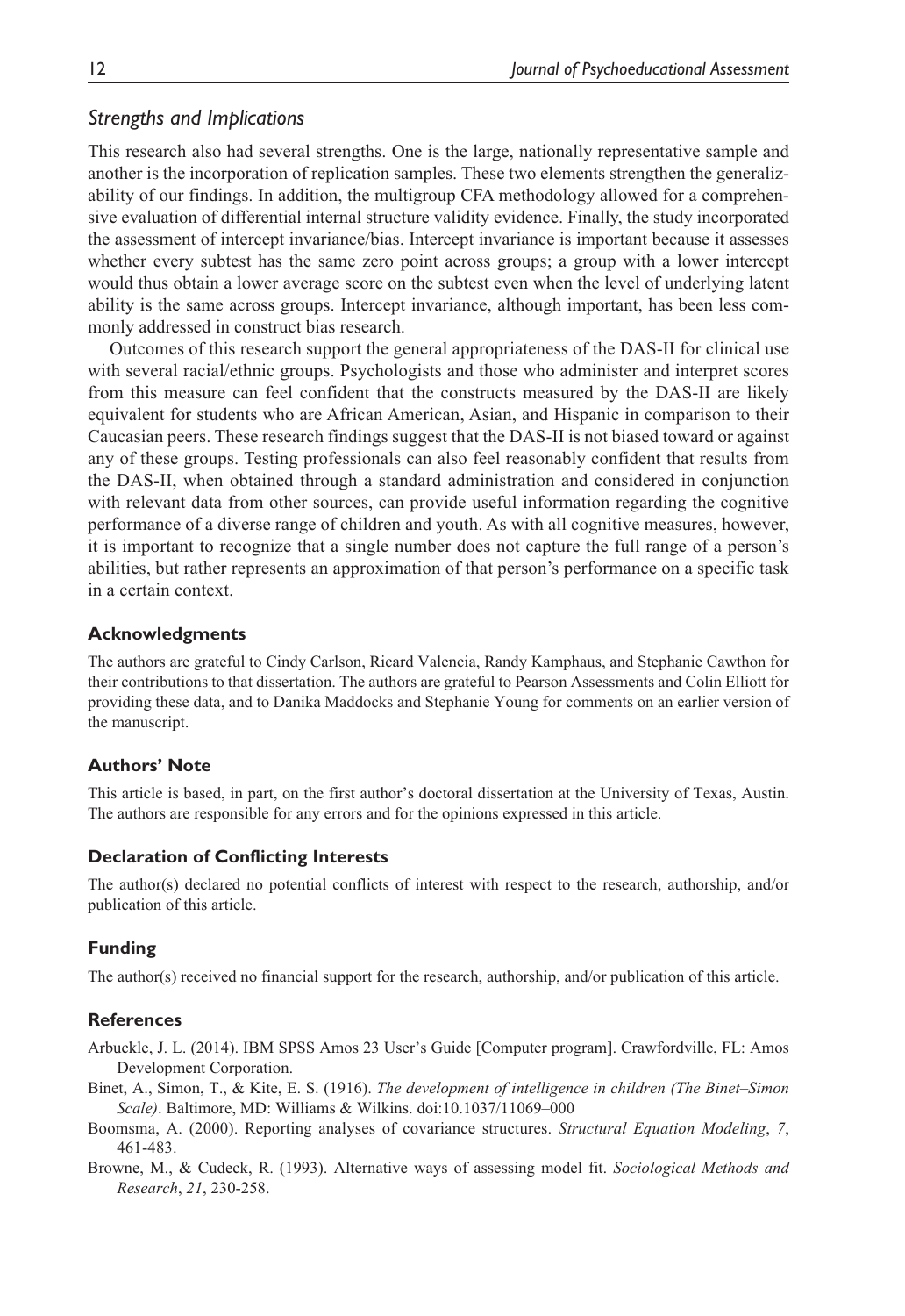- Canivez, G. L., & McGill, R. J. (2016). Factor structure of the Differential Ability Scales–Second Edition: Exploratory and hierarchical factor analyses with the core subtests. *Psychological Assessment*, *28*, 1475-1488. doi:10.1037/pas0000279
- Cheung, G. W., & Rensvold, R. B. (2002). Evaluating goodness-of-fit indexes for testing measurement invariance. *Structural Equation Modeling*, *9*, 233-255.
- Cohen, R. J., & Swerdlik, M. E. (2002). *Psychological testing and assessment: An introduction to tests and measurement* (5th ed.). Mountain View, CA: Mayfield Publishing.
- Dumont, R., Willis, J. O., & Elliott, C. D. (2009). *Essentials of DAS-II assessment*. Hoboken, NJ: John Wiley.
- Edwards, O. W., & Oakland, T. D. (2006). Factorial invariance of Woodcock-Johnson III scores for African Americans and Caucasian Americans. *Journal of Psychoeducational Assessment*, *24*, 358-366.
- Elliott, C. D. (1990). *Differential Ability Scales: Introductory and technical manual*. San Antonio, TX: Psychological Corporation.
- Elliott, C. D. (2007). *Differential Ability Scales, Second Edition*. San Antonio, TX: The Psychological Corporation.
- Graham, J. W., & Coffman, D. L. (2012). Structural equation modeling with missing data. In R. H. Hoyle (Ed.), *Handbook of structural equation modeling* (pp. 277-295). New York, NY: Guilford Press.
- Hu, L., & Bentler, P. M. (1999). Cutoff criteria for fit indexes in covariance structure analysis: Conventional criteria versus new alternatives. *Structural Equation Modeling*, *6*, 1-55.
- IBM Corp. (2014). IBM SPSS Statistics for Windows, Version 23.0 [Computer program]. Armonk, NY: Author.
- Jensen, A. R. (1973). Level 1 and level II abilities in three ethnic groups. *American Educational Research Journal*, *10*, 263-276.
- Jensen, A. R. (1980). *Bias in mental testing*. New York, NY: Free Press.
- Jensen, A. R. (1982). Level 1/level II: Factors or categories? *Journal of Educational Psychology*, *74*, 868-873.
- Jensen, A. R. (1998). *The g factor: The science of mental ability*. Westport, CT: Praeger.
- Jensen, A. R., & Reynolds, C. R. (1982). Race, social class and ability patterns on the WISC-R. *Personality and Individual Differences*, *3*, 423-438.
- Keith, T. Z. (2015). *Multiple regression and beyond: An introduction to multiple regression and structural equation modeling*. New York, NY: Routledge.
- Keith, T. Z., Low, J. A., Reynolds, M. R., Patel, P. G., & Ridley, K. P. (2010). Higher-order factor structure of the Differential Ability Scales-II: Consistency across ages 4 to 17. *Psychology in the Schools*, *47*, 676-697. doi:10.1002/pits.20498
- Keith, T. Z., Quirk, K. J., Schartzer, C., & Elliott, C. D. (1999). Construct bias in the Differential Ability Scales: Confirmatory and hierarchical factor structure across three ethnic groups. *Journal of Psychoeducational Assessment*, *17*, 249-268.
- Keith, T. Z., & Reynolds, M. R. (2012). Using confirmatory factor analysis to aid in understanding the constructs measured by intelligence tests. In D. P. Flanagan & P. L. Harrison (Eds.), *Contemporary intellectual assessment: Theories, tests, and issues* (3rd ed., pp. 758-799). New York, NY: Guilford Press.
- Keith, T. Z., Reynolds, M. R., Roberts, L. G., Winter, A. L., & Austin, C. A. (2011). Sex differences in latent cognitive abilities ages 5 to 17: Evidence from the Differential Ability Scales–Second Edition. *Intelligence*, *39*, 389-404.
- McDonald, R. P., & Ho, M.-H. R. (2002). Principles and practice in reporting statistical equation analyses. *Psychological Methods*, *7*, 64-82.
- Meredith, W. (1993). Measurement invariance, factor analysis, and factorial invariance. *Psychometrika*, *58*, 525-543.
- Reynolds, C. R., & Jensen, A. R. (1983). WISC-R subscale patterns of abilities of Blacks and Whites matched on full scale IQ. *Journal of Educational Psychology*, *75*, 207-214.
- Reynolds, C. R., & Lowe, P. A. (2009). The problem of bias in psychological assessment. In C. R. Reynolds & T. B. Gutkin (Eds.), *The handbook of school psychology* (4th ed., pp. 332-374). New York, NY: John Wiley.
- Rushton, J. P., Skuy, M., & Bons, T. A. (2004). Construct validity of Raven's advanced progressive matrices for African and non-African engineering students in South Africa. *International Journal of Selection and Assessment*, *12*, 220-229.